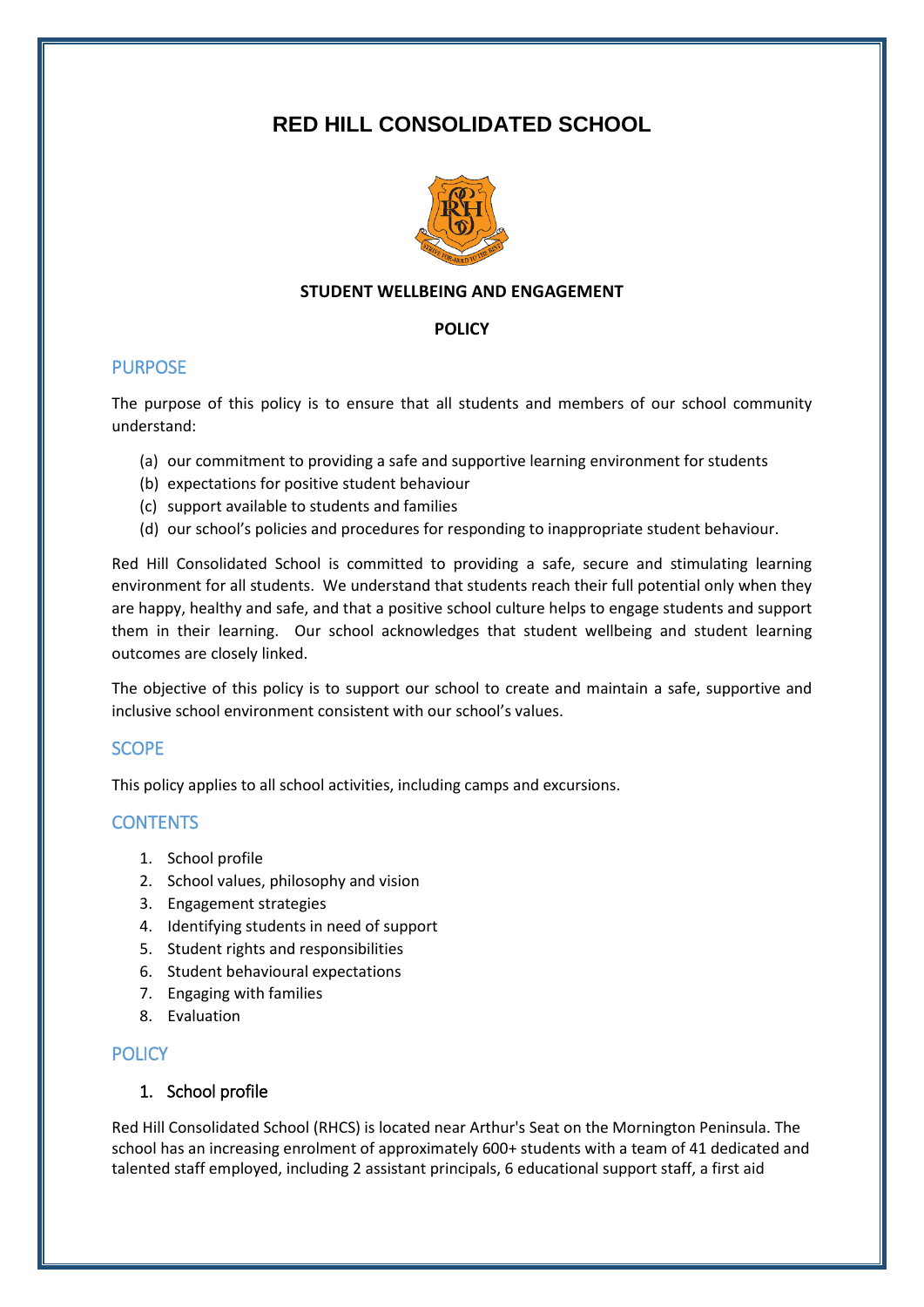officer, a learning specialist and a learning support teacher. The school was built in 1951 and was the result of several small rural schools being consolidated in the Red Hill District.

Our school location could best be described as rural, with large grounds, generous outdoor playing spaces, heated swimming pool and beautiful surrounds. Currently we are in a transition period as many of our buildings and areas of the school are undergoing reconstruction or refurbishment. We are proud of the strong environmental focus we exhibit within the community and how this translates in the classroom with our students. We have a magnificent school garden, aviary and garden centre that are utilised as teaching centres for students to access and care for.

At present, there are 25 students with a Language Background other than English 85, students receive support from the Camp, Sports and Excursion Fund and our community includes many families moving from Melbourne for a 'sea change'.

Red Hill Consolidated School sees itself as a progressive, dynamic, enthusiastic and effective school, which generates positive support within the community for its programs and its total shared development of the child. Red Hill Consolidated School, above all, is a Learning Community.

RHCS provides a safe, happy and healthy environment in which children can achieve their maximum potential, and develop high self-esteem and a love of learning. The lead pedagogy at RHCS is constructed around an inquiry approach to teaching and learning. The following key features will underpin a Contemporary Learning Experience at RHCS: **Contextually Relevant, Technology Enriched, Student Centred, Skills Based, Question Driven**

In addition to the comprehensive curriculum offered to students by their class teachers, students from Foundation to Year 6 also attend five specialist classes, Art, Music, Science, LOTE Japanese and Physical Education. Specialist subjects provide extensive diversity to the curriculum allowing students to experience different learning environments and to explore subjects that broaden their understandings.

The school's vision is aligned with its motto: **"To strive for and hold to the best."**

#### 2. School values, philosophy and vision

Red Hill Consolidated School is committed to providing safe, secure and stimulating learning environments for all students. Students can reach their full educational potential only when they are happy, healthy and confident, and when there is a positive school culture to engage and support them in their learning.

Our school acknowledges that student wellbeing and student learning outcomes are inextricably linked. At RHCS we build and continue to grow and sustain a supportive school culture that fosters relationships and connectedness for students, staff, parents and the community.

Our Philosophy: *Every member of the school community has a right to fully participate in an educational environment that is safe, supportive and inclusive.*

Our Vision: *All students are confident, curious learners who feel supported and able to meet the challenges at school and beyond.*

Our Values: *Respect, Responsibility, Resilience, Empathy*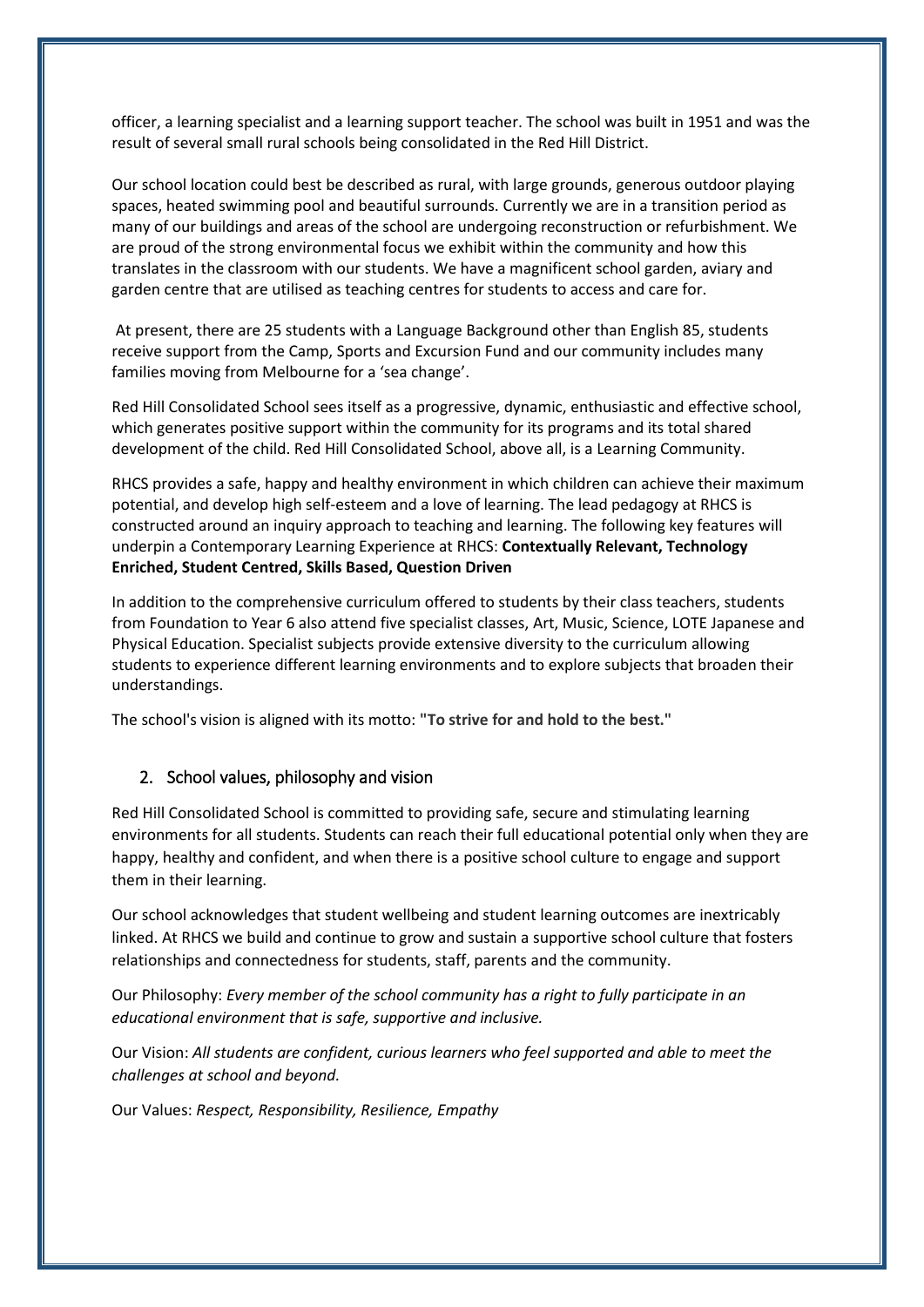# 3. Engagement strategies

Student engagement encompasses behavioural, emotional and cognitive development. Student engagement is influenced by staff, school setting, other students, family and community factors, curriculum and resources and student's own sense of safety and connectedness. We acknowledge that some students may need extra social, emotional or educational support at school, and that the needs of students will change over time as they grow and learn.

To realise our vision, Red Hill Consolidated School has in place a range of strategies to promote engagement, wellbeing, positive behaviour and respectful relationships for all students in the school. A summary of the universal (whole of school), targeted (year group specific) and individual engagement strategies used by our school is included below:

#### *Universal*

- high and consistent expectations of all staff, students and parents and carers
- prioritise positive relationships between staff and students, recognising the fundamental role this plays in building and sustaining student wellbeing
- creating a culture that is inclusive, engaging and supportive
- welcoming all parents/carers and being responsive to them as partners in learning
- analysing and being responsive to a range of school data such as attendance, Attitudes to School Survey, parent survey data, student management data and school level assessment data
- teachers at RHCS deliver broad curriculum supported by the Contemporary Learning Experience Documents to ensure an explicit, common and shared model of instruction to ensure that evidenced-based, high yield teaching practices are incorporated into all lessons
- teachers at RHCS adopt a range of teaching and assessment approaches to effectively respond to the diverse learning styles, strengths and follow the standards set by the Victorian Institute of Teaching and utilize the strategies outlined in the High Impact Teaching Strategies and Practice Principles for Excellence in Teaching and Learning Documents.
- our school's Statement of Values are incorporated into our curriculum and promoted to students, staff and parents so that they are shared and celebrated as the foundation of our school community
- all students will have the opportunity to participate in a social and emotional learning curriculum based on the RHCS Wellbeing Scope and Sequence linked to our Learning Explorations
- students will have the opportunity to reflect and communicate their learning through 3-way and student led conferences.
- carefully planned transition programs to support students moving into different stages of their schooling
- RHCS regularly acknowledge examples of positive behaviour and student achievement, both informally in classroom settings and more formally in events such as assemblies and via communications to parents
- monitor student attendance and implement attendance improvement strategies at a wholeschool, cohort and individual level
- students will have the opportunity to contribute to and provide feedback on decisions about school operations through their Student Voice Team Representatives, school captains and classroom forums. Students are also encouraged to speak with their teachers, Assistant Principal and Principal whenever they have any questions or concerns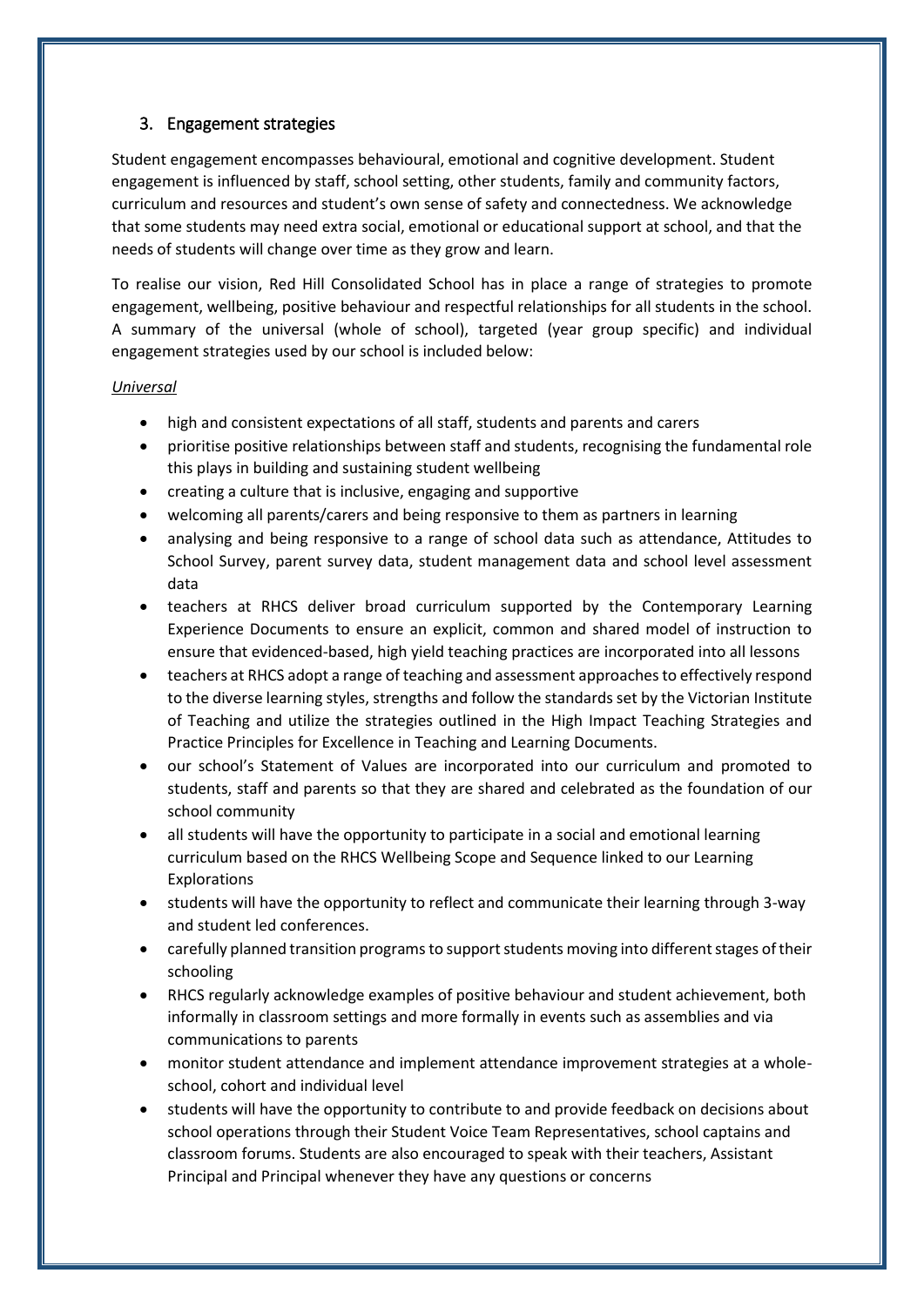- create opportunities for cross—age connections amongst students through lunchtime clubs, sport and music programs and peer support programs, whole school special events e.g. Olympics and Book Week,
- we engage in school wide positive behaviour support with our staff and students, which includes programs such as:
	- o Bully Stoppers
	- o Safe Schools
	- o Rights, responsibilities and respectful reationships.
	- o Smiling Minds (Mindfulness)
- programs, incursions and excursions developed to address issue specific behaviour (e.g. Anxiety with guest speaker Dr Michael Carr-Gregg )
- opportunities for student inclusion (i.e. sports teams, school choir and lunchtime clubs), buddy programs, peers support programs
- mindfulness practices and brain breaks used throughout the school
- whole school celebration of Safer Internet Day and the National Day of Action against Bullying and Violence, with a focus on positive behaviours and upstander action
- community wellbeing challenges and focuses each term; 100 Acts of Kindness, Gratitude and the Mental Health Challenge
- use of Zones of Regulation in all classrooms
- Wellbeing news published in fortnightly newsletters

# *Targeted*

- each class has a classroom teacher who monitors the health and wellbeing of students in their class, and act as a point of contact for students who may need additional support
- connect all Koorie students with a Koorie Engagement Support Officer
- all students in Out of Home Care will be appointed a Learning Mentor, have an Individual Learning Plan and will be referred to Student Support Services for an Educational Needs Assessment
- wellbeing and health staff will undertake health promotion and social skills development in response to needs identified by student wellbeing data, classroom teachers or other school staff each year
- staff will apply a trauma-informed approach to working with students who have experienced trauma

# *Individual*

- Student Support Groups, see: http://www.education.vic.gov.au/school/principals/spag/participation/pages/supportgroup s.aspx
- Individual Learning Plan and Behaviour Support Plan
- Program for Students with Disabilities
- referral to Student Welfare Coordinator and Student Support Services
- referral to ChildFirst, Headspace, OzChild, Peninsula Health Services
- Navigator
- Lookout

Red Hill Consolidated School implements a range of strategies that support and promote individual engagement. These can include: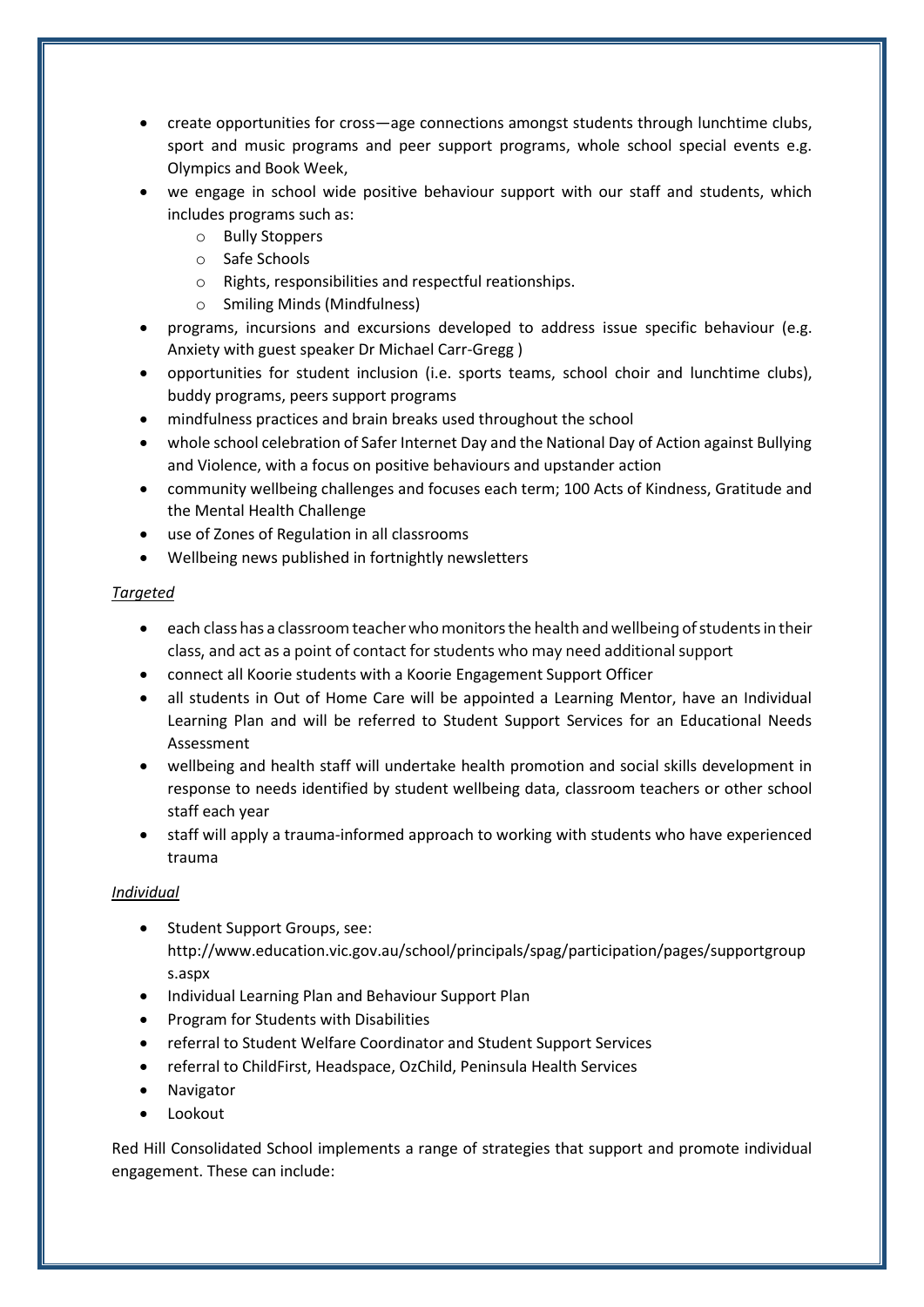- building constructive relationships with students at risk or students who are vulnerable due to complex individual circumstances
- meeting with student and their parent/carer to talk about how best to help the student engage with school
- developing an Individual Learning Plan and/or a Behaviour Support Plan
- Consider if any environmental changes need to be made, for example changing the classroom set up.
- referring the student to:
	- o *school-based wellbeing supports*
	- o *Student Support Services*
	- o *Appropriate external supports such as council based youth and family services, other allied health professionals, headspace, child and adolescent mental health services or ChildFirst*
	- o *Re-engagement programs such as Navigator*

Where necessary the school will support the student's family to engage by:

- being responsive and sensitive to changes in the student's circumstances and health and wellbeing
- collaborating, where appropriate and with the support of the student and their family, with any external allied health professionals, services or agencies that are supporting the student
- monitoring individual student attendance and developing an Attendance Improvement Plans in collaboration with the student and their family
- regular meetings with students and their parents/carers to talk about how best to help the student engage with the school and support their wellbeing.
- running regular Student Support Group meetings for all students:
	- o *with a disability*
	- o *additional support through the Program for Students with Disabilities and/or VT Program*
	- o *in Out of Home Care*
	- o *and with other complex needs that require ongoing support and monitoring.*

# 4. Identifying students in need of support

Red Hill Consolidated School is committed to providing the necessary support to ensure our students are supported intellectually, emotionally and socially. The Student Wellbeing team plays a significant role in developing and implementing strategies help identify students in need of support and enhance student wellbeing. RHCS will utilise the following information and tools to identify students in need of extra emotional, social or educational support:

- personal information gather upon enrolment (personal, health and learning)
- attendance records and detention and suspension data
- academic performance
- observations by school staff such as changes in engagement, behaviour, self-care, social connectedness and motivation
- Student Mapping Tool (Sentral)
- engagement with families/carers
- self-referrals or referrals from peers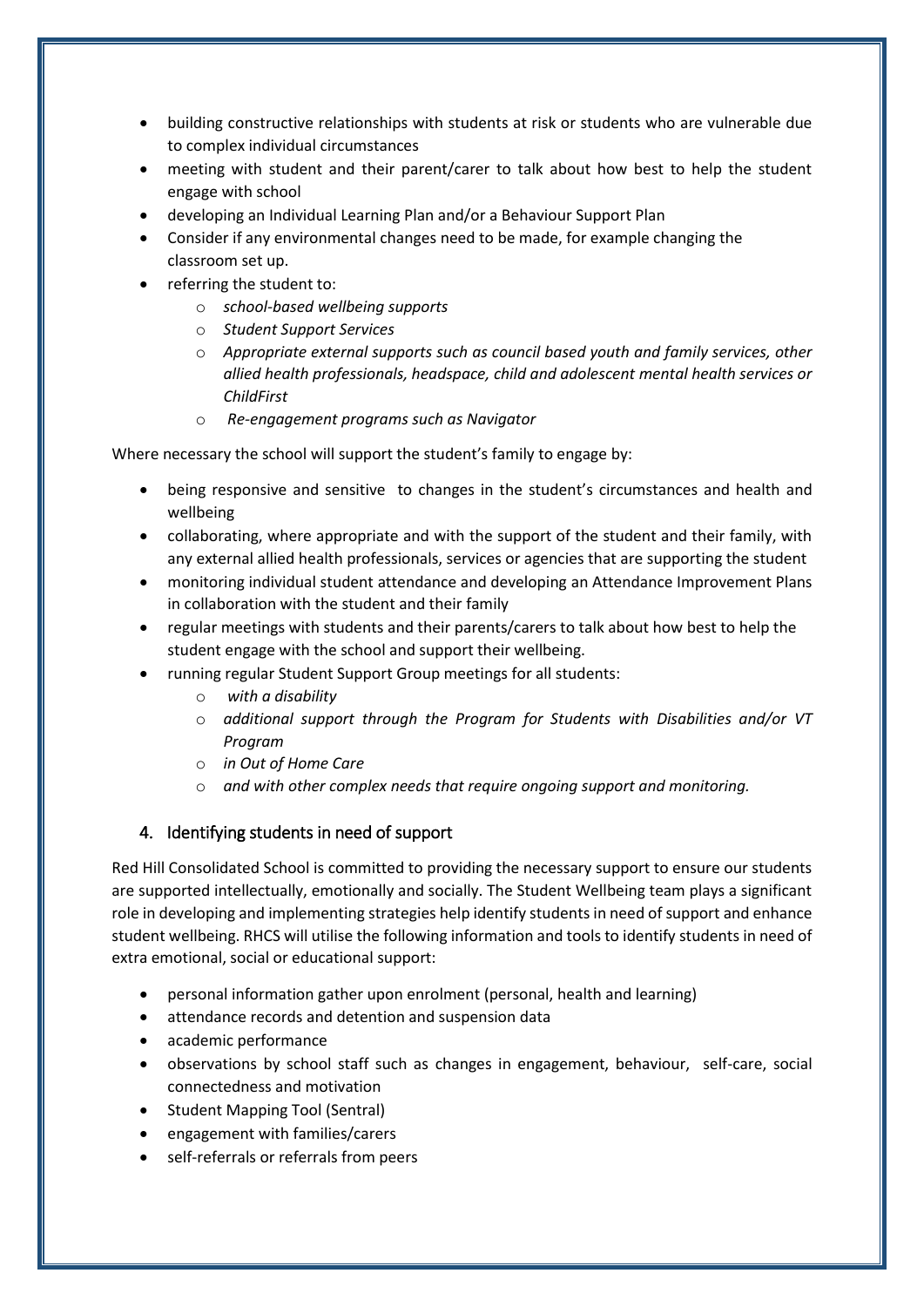information received from external support professionals such as speech pathologists, occupational therapists, psychologist, paediatricians

# 5. Student rights and responsibilities

All members of our school community have a right to experience a safe and supportive school environment. We expect that all students, staff, parents and carers treat each other with respect and dignity. Our school's Statement of Values highlights the rights and responsibilities of members of our community.

Students have the right to:

- Learn (participate fully in their education)
- Feel safe and supported
- Be respected (participate in an environment free from bullying, harassment, violence, discrimination or intimidation)
- Have a voice (express their ideas, feelings and concerns)

Students have the responsibility to:

- participate fully in their educational program to the best of their ability
- uphold our school values and display positive behaviours that demonstrate respect for themselves, their peers, their teachers and members of the school community
- respect the right of others to learn
- follow the school rules

Students who may have a complaint or concern about something that has happened at school are encouraged to speak to their parents or carers and approach a trusted teacher or a member of the school leadership team.

#### 6. Student behavioural expectations

We believe that a successful behaviour management approach is far more than a single program or product. It is an ongoing process involving every member of the school community. Red Hill Consolidated School highlights the values of the school community and the behaviours it expects. It links very closely to our preventative approach through empowering children to recognise and accept responsibility for how they choose to behave. We believe that student management is most effective when parents, students and teachers work together to establish the values and expectations of the school community and appropriate behaviour in the classroom and playground.

When a student acts in breach of the behaviour standards of our school community, RHCS will institute a staged response, consistent with the Department's Student Engagement and Inclusion Guidelines. Where appropriate, parents will be informed about the inappropriate behaviour and the disciplinary action taken by teachers and other school staff.

Disciplinary measures may be used as part of a staged response to challenging behaviour in combination with other engagement and support strategies to address the range of factors that may have contributed to the student's behaviour. Disciplinary measures at our school will be applied fairly and consistently. Students will always be provided with an opportunity to be heard.

Disciplinary measures that may be applied include: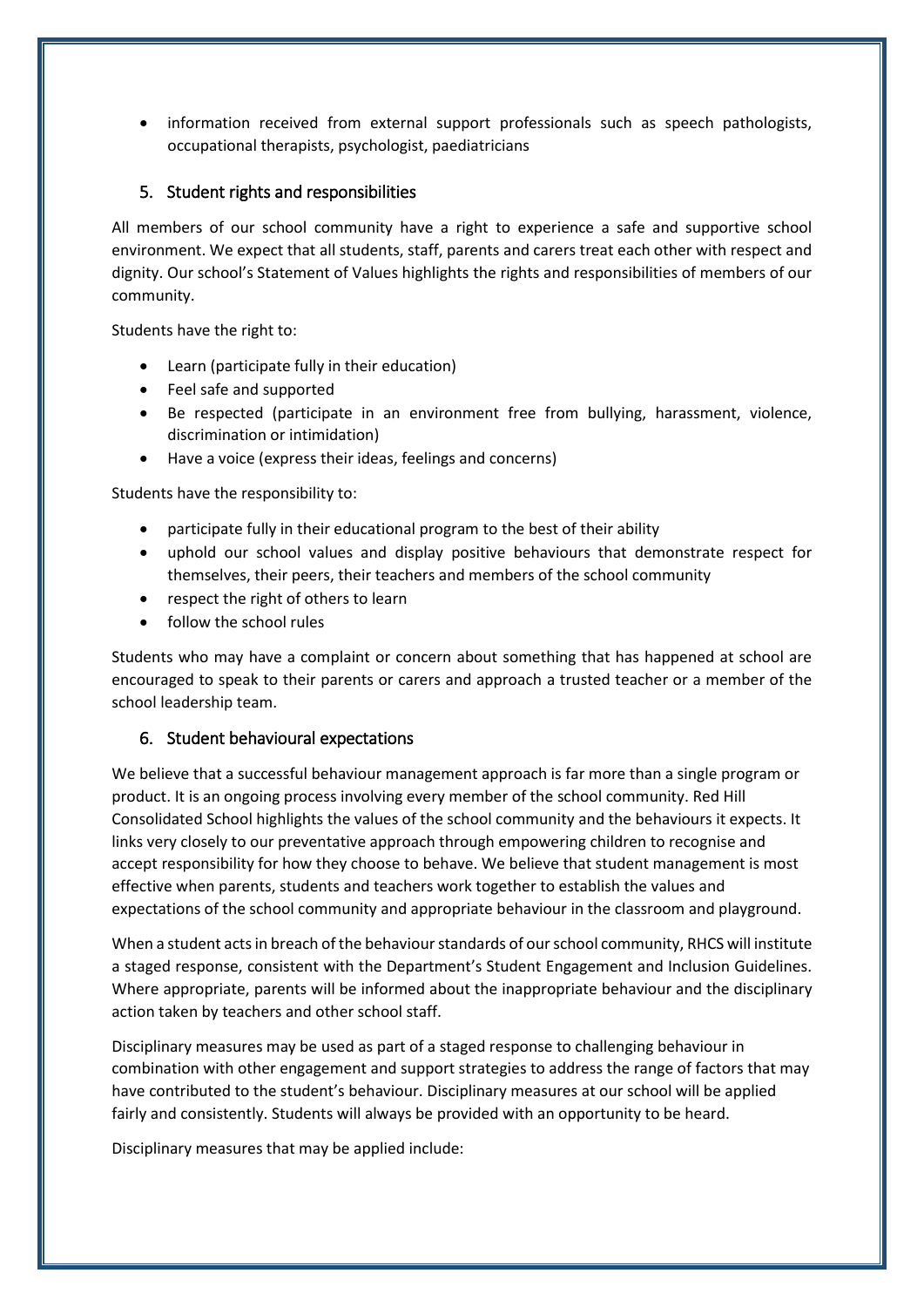- warning a student that their behaviour is inappropriate and use of the 'Four R Approach': Remind, Redirect, Relocate, Reflect,
- teacher controlled consequences such as moving a student in a classroom or other reasonable and proportionate responses to misbehaviour
- Withdrawal from privileges
- Parent communication
- TAMB form: Thinking About My Behaviour: student, teacher and parent communication reflection tool.
- referral to the Assistant Principal or Principal
- restorative practices
- repair strategies
- yard withdrawal or restricted play areas
- Positive Behaviour Development Plan
- Suspension (in-school and out of school)
- expulsion

Suspension and expulsion are measures of last resort and may only be used in particular situations consistent with Department policy, available at:

http://www.education.vic.gov.au/school/principals/spag/participation/pages/engagement.aspx

# **Corporal Punishment is prohibited in all Victorian schools. Corporal punishment must NOT be used at Red Hill Consolidated School under any circumstances.**

# 7. Engaging with families

Red Hill Consolidated School values parent/carer input into its operations and curriculum and seeks feedback through the Parent Opinion survey, and from parent representatives on School Council. The School Council and the RHCS Community Links work collaboratively towards improving school infrastructure and learning opportunities to build a sense of community.

The school will support families to engage in their child's learning and build their capacity as active learners. It provides an environment that welcomes all parents/carers and is responsive to them as partners in learning.

Red Hill Consolidated School will create successful partnerships with parents/carers and families by:

- ensuring all parents/carers have access to our school policies and procedures, available on our school website
- conducting effective and respectful school-to-home and home-to-school communications.
- providing volunteer opportunities to enable parents/carers and students to contribute.
- involving families with homework and other curriculum-related activities.
- involving families as participants in school decision-making.
- coordinating resources and services from the community for families, students and the school.
- involving families in Student Support Groups and developing individual plans for students. (SSG meetings are held regularly).

# 8. Evaluation